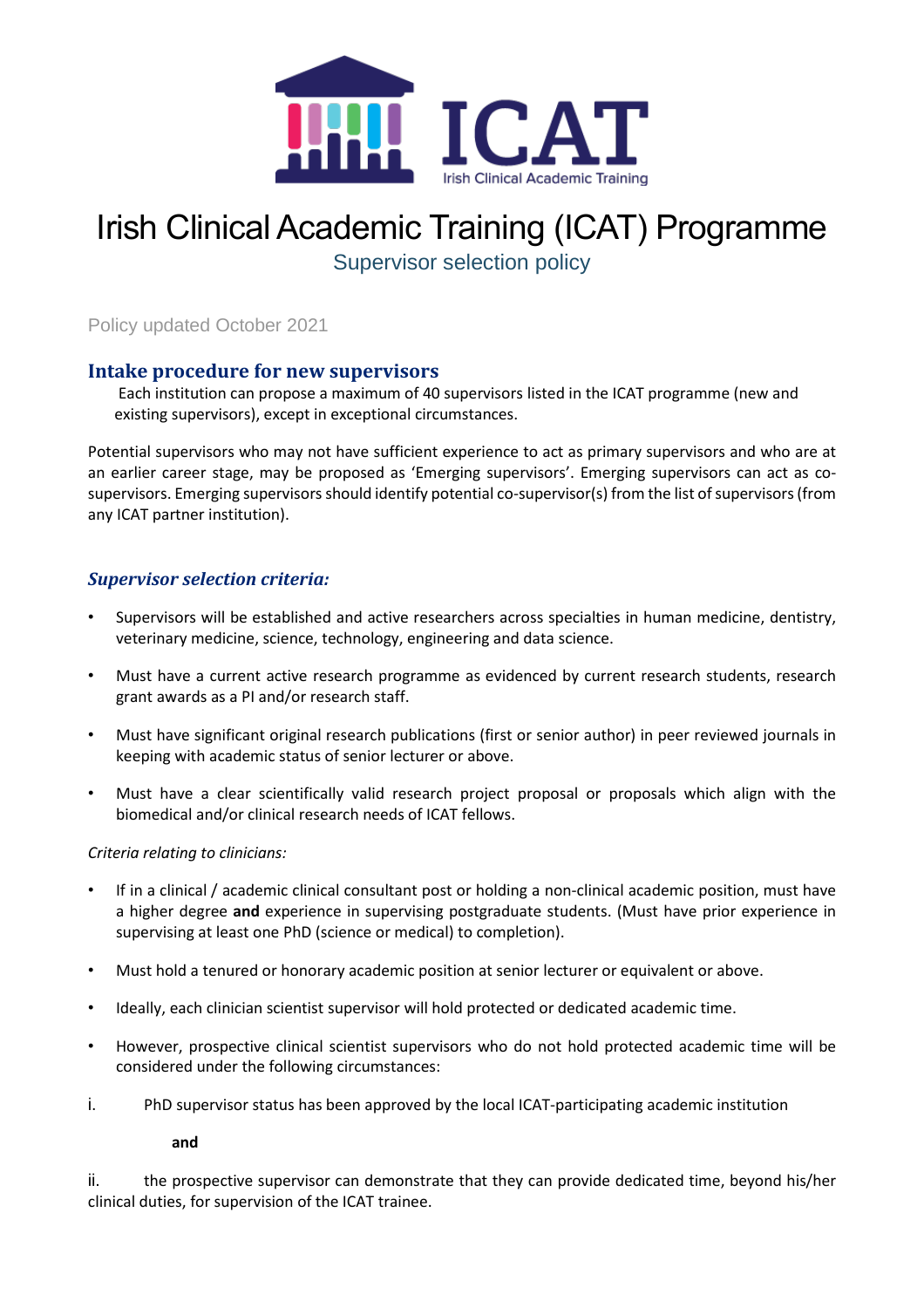

## *Emerging Supervisor selection criteria:*

- Must have a clear scientifically valid research project proposal or proposals which align with the research needs of ICAT trainees.
- Must have attained research funding and hold a current research grant or be in an active collaboration with a colleague who holds an active research grant.
- Must indicate one or more experienced co-supervisors from the ICAT Supervisor list with whom they can jointly supervise an ICAT Fellow (the co-supervisors do not have to be from the same institution).

#### *Criteria relating to clinicians:*

- If in a clinical / academic clinical consultant post more than two years or holding a non-clinical academic position, must have a higher degree **and** some experience in supervising postgraduate students.
- Must hold a tenured or honorary academic position at lecturer or equivalent or above.
- Ideally, each clinician scientist supervisor will hold protected or dedicated academic time
- However prospective clinical scientist supervisors who do not hold protected academic time will be considered under the following circumstances:

iii. PhD supervisor status has been approved by the local ICAT-participating academic institution OR the academic institution considers that they have the potential to become a PhD supervisor

#### **and**

iv. the prospective supervisor can demonstrate that they can provide dedicated time, beyond his/her clinical duties, for supervision of the ICAT trainee.